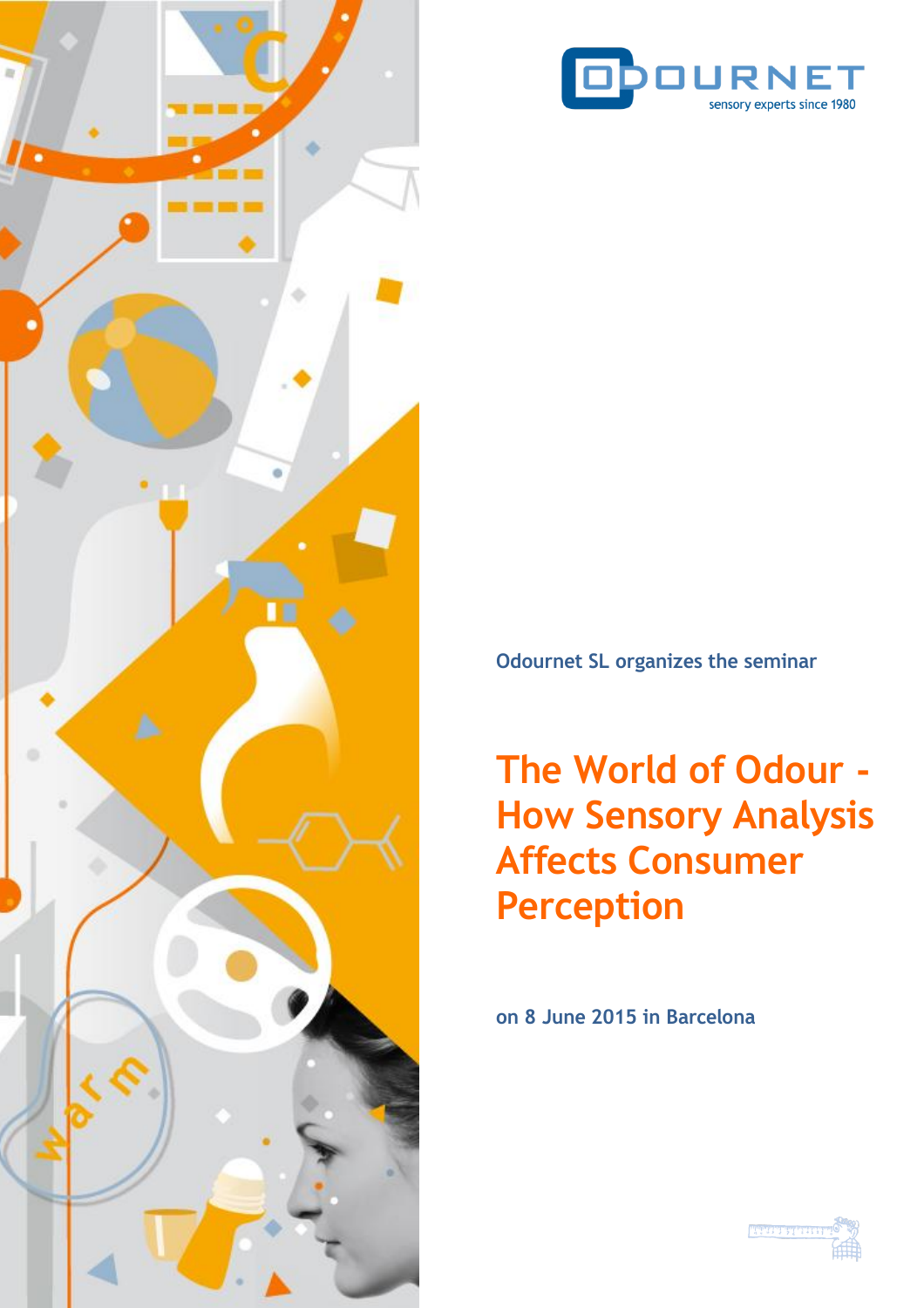

## Preliminary Overview of Seminar

a n

**The final programme will be released soon.**

#### **10:00-10.10h**

**Welcome Session & Presentation of Odournet S.L.** 

Estel•laPagans, Director, Odournet S.L., Barcelona

#### **10.10-10:40h**

#### **Keynote Address: The World of Odour: How Sensory Analysis affects Consumer Perception**

Anton van Harreveld, CIO, Odournet Group, Barcelona

#### **10:40-11:00h**

**The Role of Human Chemical Senses: Reaction to the Positives and the Negatives;** and **Two sides of the coin: Fragrance v/s Malodour**

Hansruedi Gygax, Flavour and Fragrance Expert, Odournet Group

#### **11:00–11:20h**

**Coffee Break**

#### **11:20-11:50h**

**Sensory Assessment Methods and some Case Studies**

Rita Domingues & Nathalie Nibbe, Consultants, Odournet Group

#### **11:50–12:20h**

#### **Introduction to GCMS / GCO /GCIMS/Copies of Fragrances**

Luciano Vera, Molecular Laboratory Manager, Odournet Group, Spain

#### **12:20–12:30h**

**Coffee Break**

#### **12:30–13:30h**

**Round Table Sessions** (see next page)

#### **13:30–14:20h**

#### **Lunch and interaction**

#### **14:20–16:20h**

#### **Visits to the ONSL labs**

Practical sessions (olfactometry, pure sniff, sniffing sticks, GC-O, olfactory descriptors, deodorant studies) divided in groups for each session

#### **16:20–16:30h**

#### **Key Observations and Closing**

Estel•laPagans, Director, Odournet S.L., Barcelona